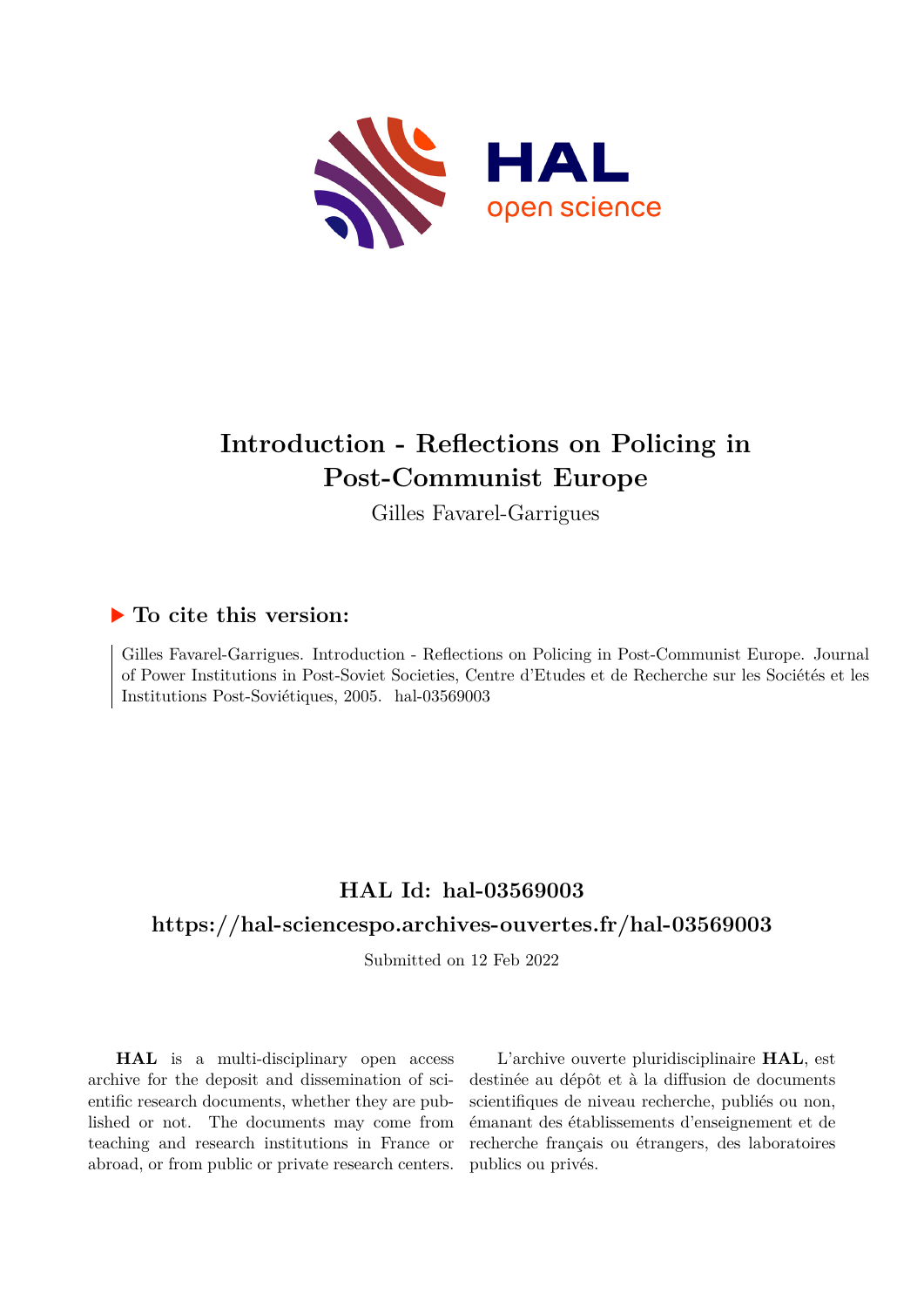

# The Journal of Power Institutions in Post-Soviet Societies

Numéro Issue 2 (2005) Reflections on Policing in Post-Communist Europe

## **Introduction by Gilles Favarel-Garrigues (2nd Issue Editor)**

#### **Avertissement**

Le contenu de ce site relève de la législation française sur la propriété intellectuelle et est la propriété exclusive de l'éditeur.

Les œuvres figurant sur ce site peuvent être consultées et reproduites sur un support papier ou numérique sous réserve qu'elles soient strictement réservées à un usage soit personnel, soit scientifique ou pédagogique excluant toute exploitation commerciale. La reproduction devra obligatoirement mentionner l'éditeur, le nom de la revue, l'auteur et la référence du document.

Toute autre reproduction est interdite sauf accord préalable de l'éditeur, en dehors des cas prévus par la législation en vigueur en France.



Revues.org est un portail de revues en sciences humaines et sociales développé par le CLEO, Centre pour l'édition électronique ouverte (CNRS, EHESS, UP, UAPV).

#### Electronic reference

, « Introduction by Gilles Favarel-Garrigues (2nd Issue Editor) », *The Journal of Power Institutions in Post-Soviet Societies* [Online], Issue 2 | 2005, Online since 04 mai 2005. URL : http://www.pipss.org/index362.html DOI : en cours d'attribution

Éditeur : Centre d'études et de recherche sur les sociétés et les institutions post-soviétiques (CERSIPS) <http://www.pipss.org> [http://www.revues.org](http://www.revues.org/)

Document accessible en ligne à l'adresse suivante :<http://www.pipss.org/index362.html> Document généré automatiquement le 30 septembre 2009. Creative Commons License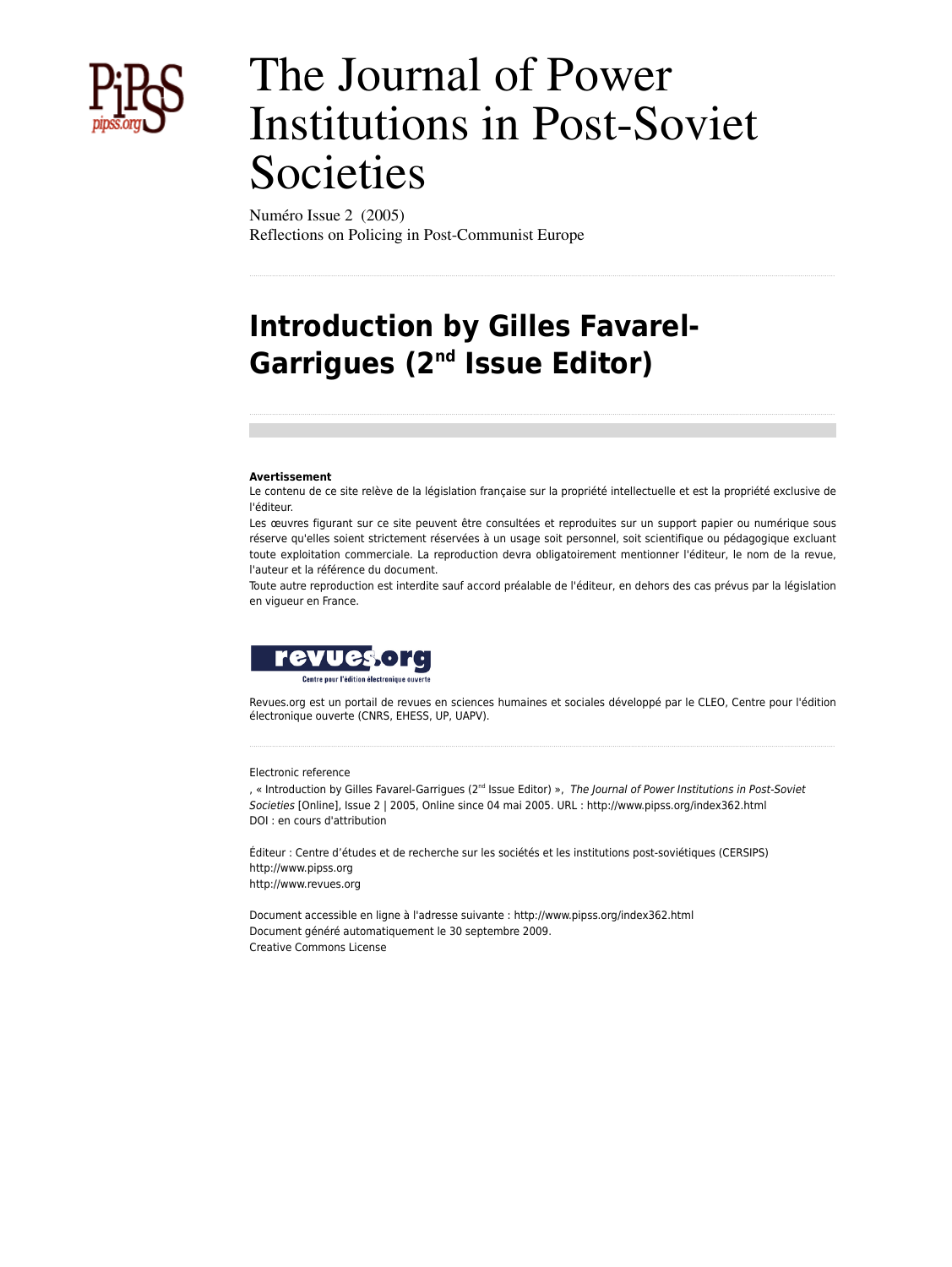## **Introduction by Gilles Favarel-Garrigues (2nd Issue Editor)**

<sup>1</sup> This issue aims to contribute to the understanding of the challenges raised by policing transformations in post-soviet societies by comparing them to the processes observed in Central and Eastern European countries since the fall of the Berlin wall.<sup>1</sup> Investigating heterogeneous cases does not preclude analyzing them using a common set of questions specifically linked to post-communism or, more precisely, the collapse of communist regimes. The expression "post-communist trajectories" aptly reflects such an approach, emphasizing the diversity of contexts while submitting them to a common analytical framework justified by their shared specific recent histories.<sup>2</sup> This common past not only implies the way lawenforcement policies were conceived and implemented in communist countries, but also the widespread and simultaneous surge of "security needs" that has been observed in postcommunist societies. On the one hand, the idea that police institutions should be devoted primarily to the protection of state interests had to be discarded, together with the criminal procedure overdeveloping the role played by the *prokuratura* as well as the bureaucratic organization of police activity, founded on strict result-oriented performance criteria, i.e. rate of compliance with superiors' injunctions, usually reinforced when implementing national campaigns against such and such delinquent behavior. On the other hand, the spread of the "fear of crime" within post-communist societies had also to be taken into account.<sup>3</sup> This fear pertained to personal security in public places, with protection of private property and the threats that have grown out of the visibility of new behaviors (drug addiction, "organized crime," etc.) affecting society on the whole. The sudden media coverage given to these various sources of concern have contributed to lumping them together and giving them an overall meaning that closely reflects the perception of a communist past believed to have valued law enforcement and criminal behavior deterrence.

<sup>2</sup> The transformation of the police in post-communist contexts has had to take into account the endless contradictions characterizing both requirements. The more or less declared aim of democratizing the police and protecting individual rights may at times have taken a back seat to the need to restore order and actively fight against a disturbing evolution of delinquency (sharp rise in statistical recording, growing recourse to violence and increased visibility of delinquency). David Bailey has pointed out that, in periods of transition, democratic reform of the police is likely to be considered of secondary importance. In the post-communist context, governments have often drawn their political legitimacy from their ability to enforce order within their own populations while simultaneously having to reassure foreign governments and address their own internal security problems (drugs, terrorism, organized crime...).<sup>4</sup> These new threats, drugs and organized crime in particular, have been used to justify the adoption of exceptional plans of action and emergency measures that may in turn have contributed to preserving the military character of some police bureaucracies and the ongoing lack of accountability of law-enforcement agencies. Rapidly designing operational plans of action specifically adapted to new threats successfully relegated the change in the relationship between police and citizens to a position of secondary importance, at least in some countries and on a more or less long-term basis.<sup>5</sup>

<sup>3</sup> The various papers in the present issue impart information on the way these numerous restraints and their contradictions have been dealt with in practice. The transformation of police norms, institutions and professional practices may be seen as a process of hybridization of legacies, external borrowings and institutional innovations. In some contexts, methods honed during the communist period may be used again as, for instance, the *druzhiny* in main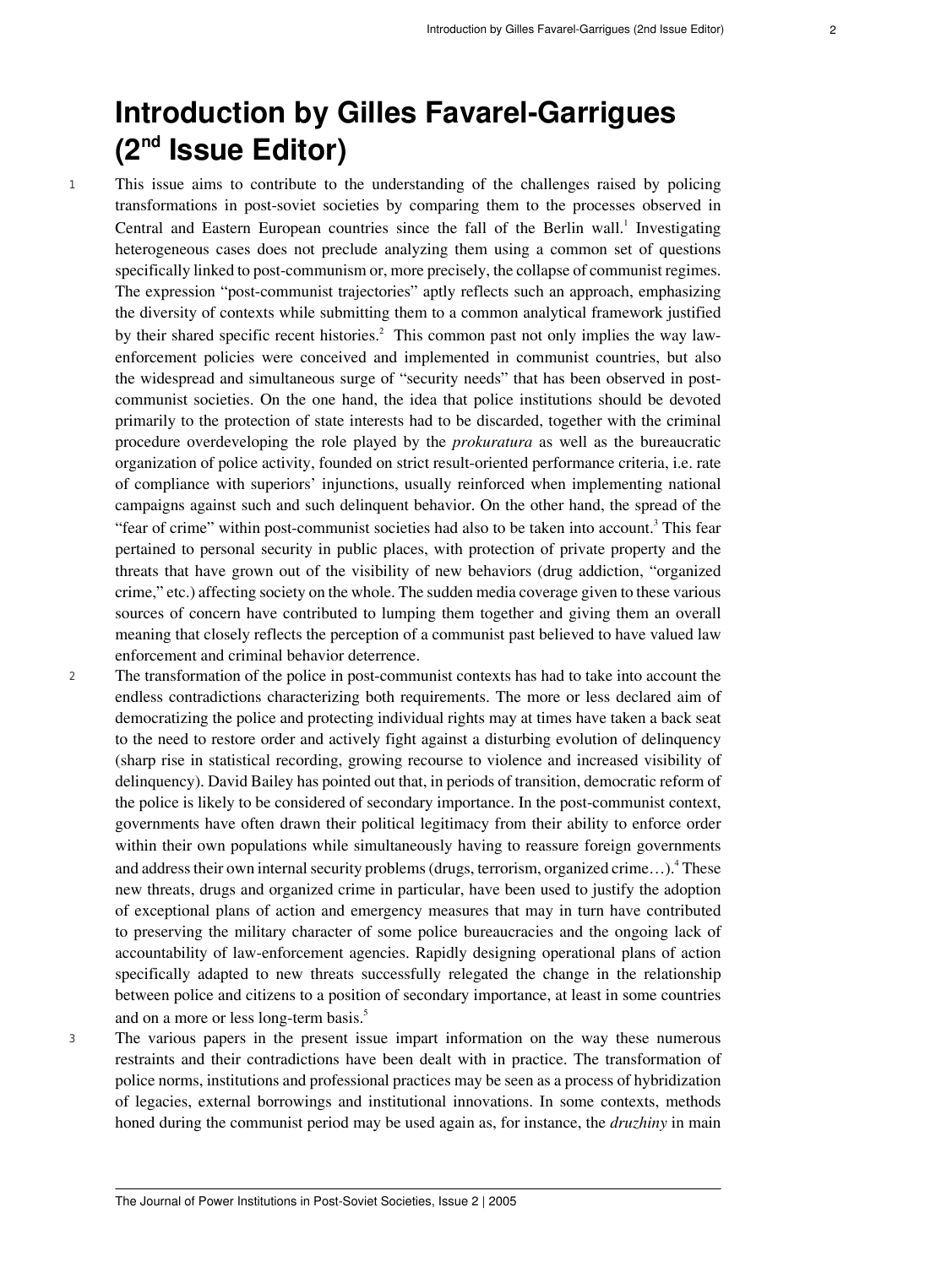Russian cities. In other respects, it is clear that the transformation of policing also depends on external factors, as show for instance the development of international standards in the field of anti-money laundering policies, logics of regional integration which are obvious in the European context, or bilateral cooperation policies leading to institutional West-East transfers. <sup>4</sup> The first two papers analyze institutional changes implemented within police bureaucracies. Marina Caparini and Otwin Marenin's paper is general in scope: it aims to define the stakes of the democratization process of policing and compare dynamics of change in post-communist states. It shows how concerns about police activity are expressed in the political debate when confronted with the contradictory demands mentioned above. It lays particular emphasis on the determining impact the dynamics of European integration have on the more or less democratic evolution of post-communist policing. Adrian Beck's article echoes this analysis, presenting the example of Ukrainian police with an argument based on empirical research. He places greater stress on describing continuities in the way police bureaucracy operates, particularly emphasizing the part played by quantitative indicators in the assessment of agents' activity, the organization of internal monitoring and recruitment and staff training methods. His analysis underlines the extent of the challenges the new Ukrainian leaders have been confronted with since December 2004.

<sup>5</sup> The other papers focus less on police bureaucracy than on professional careers of lawenforcement service officials. Maria Los examines from a sociological point of view the redeployment of elites connected with managerial-level law-enforcement and intelligence service staff. Showing how they managed to occupy the private security sector as early as the late 1980s, she stresses the role played by what we would call "violent entrepreneurs in the making of Polish capitalism", using Vadim Volkov's words regarding the Russian situation.<sup>6</sup> Thus, she helps to situate the issues of the protection of property rights, the use of force in the business world and the competition among various social actors to provide these kinds of "services" at the heart of debates over post-communist society transformation. It is to be hoped that such an approach will encourage the development of new case studies in other countries of the same area. Nikolay Petrov, for his part, does not study the redeployment of Russian law-enforcement elite into the private sector but the way the latter redeploys itself within the state apparatus thanks to the federal administrative reforms. In his opinion, creating seven "federal districts" (*okrugy*) in 2001 met the dual aim not only to better control regional governments but also to strengthen discipline within law-enforcement administrations by keeping a closer watch on the ways injunctions were vertically transmitted and locally implemented. The detailed analysis of law-enforcement staff mobility through the *okrugy* administrations supports this point of view while also stressing the illusions and limits of a monolithic top-down vision of the construction of the Russian state, due to regional disparities and competition among law-enforcement agencies.

#### *Endnotes*

1 On the transformation of post-communist police see mainly: Caparini, M., Marenin, O (eds.). *Transforming Police in Central and Eastern Europe. Process and Progress*. Munster: Lit Verlag, 2004; Kadar, A. (ed.). *Police in Transition*. Budapest: CEU Press, 2001; Pagon, M. (ed.), *Policing Central and Eastern Europe: Comparing Firsthand Knowledge with Experience from the West,* Ljubljana, College of Police and Security Studies,1996; Pagon, M. (ed.), *Policing Central and Eastern Europe: Organizational, Managerial and Human Resource Aspects*, Ljubljana, College of Police and Security Studies, 1998; Pagon, M. (dir.)*Policing Central and Eastern Europe: Ethics, Integrity and Human Rights*, Lyublyana, College of Police and Security Studies, 2000. Robert, P., Sach, F. (eds.) *Normes et déviances en Europe. Un débat Est-Ouest*, Paris, L'Harmattan, 1994.Also see two issues of the *Cahiers*